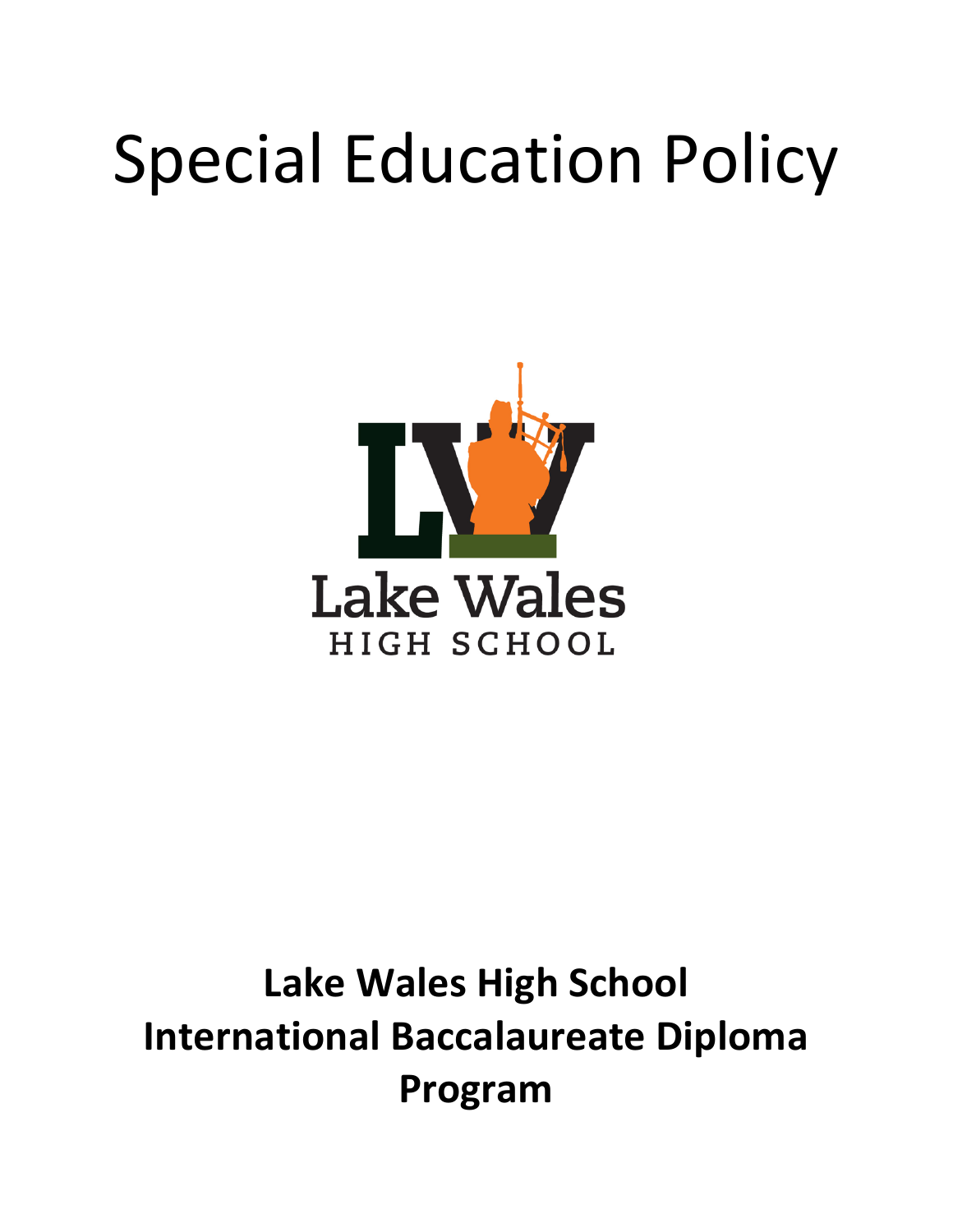*Mission Statement: Creating a vibrant, internationally-minded community where students are encouraged to seek a life of inquiry, reflection, and merit.*

#### **Rationale/Purpose**

Lake Wales High School (LWHS) strives to ensure that all students are provided with equal access to academic opportunities and the support necessary be academically successful in the International Baccalaureate Diploma Program at LWHS.

Lake Wales High School is committed to providing arrangements that are available to candidates with special needs in the regular coursework as well as with the IB assessments, in line with the parameters set by IBO and outlined in the document: Meeting student learning diversity in the classroom.

## **School Philosophy**

Lake Wales High School supports the inclusion of all students in IB classrooms. Any student who is willing to try a highly rigorous course of study is strongly encouraged to enroll and supported through 9-12<sup>th</sup> grade. LWHS staff is well informed about student needs and adhere to accommodations as required by 504's as well as Individual Educational Plans. Differentiation of instruction is a technique that is expected to be implemented for all students at LWHS, not just IB students.

IB teachers are provided a copy of the 504 plan and IEP at the beginning of each year and each student has a case worker. The case worker works under the direction of the ESE Coordinator at the school site and in conjunction with the IB Diploma Coordinator/Assistant Principal. The 504 coordinator and ESE coordinator meet with teachers several times a year and during parent conference to discuss techniques to improve student performance and the needs of individual students. The impact of accommodations made are also evaluated and modified at the IEP meetings. 

The IB program at Lake Wales High School recognizes, supports and enforces the International Baccalaureate Policy for IB students with special assessment needs. "It is expected that all students in IB World Schools will experience positive learning environments based upon the IB's four principles of good practice: affirming identity and building self-esteem; valuing prior knowledge; scaffolding and extending learning (Learning diversity and the IB Programmes: Special educational needs within the International Baccalaureate programmes, 2010:5). Strengths are celebrated, challenges circumvented.." We, at LWHS strive to ensure the same for our students.

## **Goals of the Policy**

- Compliance with all national, state, and local laws pertaining to Exceptional Student Services.
- Provision of services necessary to accommodate exceptional students with their individual needs.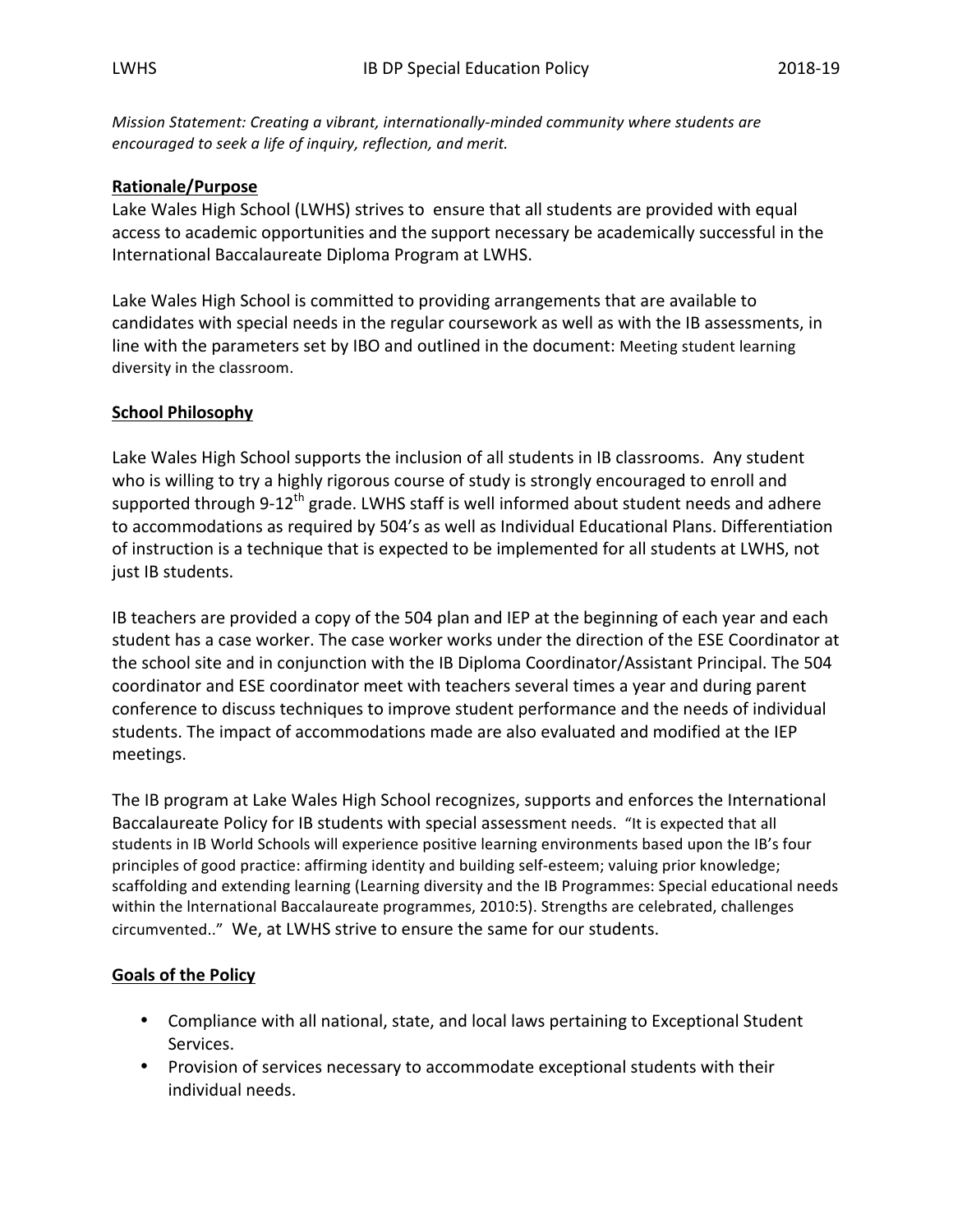• Delineate the roles and responsibilities of all stakeholders.

#### **IB Principles in Regards to Special Education Needs**

The publication *Candidates with Assessment Access Requirements* (IBO, 2009) states the following principals as part of the expectation of accommodating students in the IB programme that have special needs.

1.1: The IB must ensure that a grade awarded to a candidate in any subject is not a misleading description of that candidate's level of attainment, so the same standards of assessment are applied to all candidates, regardless of whether or not they have learning support requirements.

1.2: Inclusive assessment arrangements are intended to reduce the adverse effects of a candidate's long-term challenge(s) when demonstrating his or her level of attainment. The arrangements requested for a candidate must not give that candidate an advantage in any assessment component.

1.3: The inclusive assessment arrangements described in this document are intended for candidates with the aptitude to meet all assessment requirements leading to the award of the diploma or course results.

1.4: If inclusive assessment arrangements are necessary for a candidate during the course of their study of the Diploma Programme or practice examinations, the school may provide the arrangements. If the arrangements are required for assessment, this document lists the arrangements that do not require prior authorization from the IB. For all other arrangements, prior authorization from the IB Assessment centre is mandatory. Similarly, if a Diploma Programme candidate has difficulties meeting the requirements for creativity, action, service (CAS), IB Answers must be consulted.

1.5: The IB aims to authorize inclusive assessment arrangements that are compatible with those normally available to the candidate concerned. However, authorization will only be given for arrangements that are consistent with the policy and practice of the IB. It should not be assumed that the IB will necessarily agree to the arrangements requested by a school. Coordinators are required to provide information on the candidate's usual method of working in the classroom.

1.6: The IB is committed to an educational philosophy based on international-mindedness. Therefore, the inclusive assessment arrangements policy of the IB may not reflect the standard practice of any one country. To achieve equity among candidates with assessment access requirements, the policy represents the result of a consideration of accepted practice in different countries.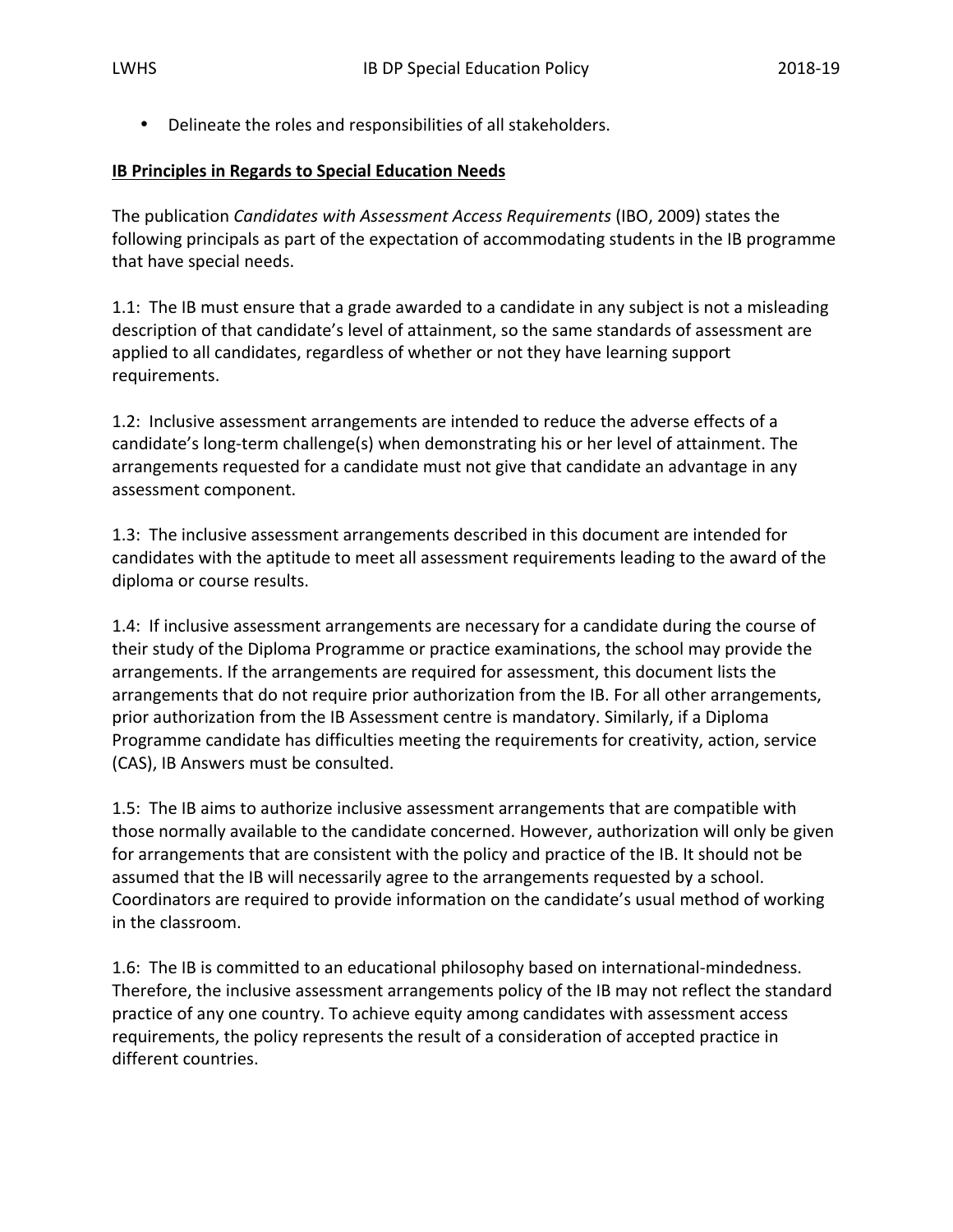1.7: The IB will ensure that, wherever possible, arrangements for candidates with a similar type of access requirement are the same. Due to the cultural differences that occur in the recognition of learning support requirements and the nature of access arrangements granted in schools, there may be some compromise which may be necessary to help ensure comparability between candidates in different countries.

1.8: Each request for inclusive assessment arrangements will be judged on its own merit. Previous authorization of arrangements, either by the IB or another awarding body, will not influence the decision on whether to authorize the arrangements that have been requested by the coordinator.

1.9: The IB treats all information about a candidate as confidential. If required, information will only be shared with appropriate IB personnel and members of the final award committee, who will be instructed to treat such information as confidential.

1.10: The IB does not flag or annotate in any way the results of a candidate for whom inclusive assessment arrangements have been authorized.

1.11: If a school does not meet the conditions specified by the IB when administering inclusive assessment arrangements or makes arrangements without authorization, the candidate may not be awarded a grade in the subject and level concerned.

1.12: If it can be demonstrated that a candidate's lack of proficiency in his or her response language(s) arises from an identified learning support requirement, inclusive assessment arrangements may be authorized. (For subjects in groups 3 to 6, all candidates are allowed to use a translating dictionary in the written examinations.)

1.13: If inclusive assessment arrangements are authorized for internal assessment, the IB may require the candidate's work to be submitted to the IB Assessment centre for review.

1.14: A school must not inform an examiner of a candidate's condition or adverse circumstance. Similarly, in the case of internally assessed work, teachers must not make any adjustments when marking a candidate's work. If appropriate, the IB will ensure that reasonable adjustments are applied.

1.15: The list of inclusive assessment arrangements available is revised regularly. The IB will consider alternative arrangements proposed by a coordinator, provided those arrangements could be made available to all candidates with similar requirements.

1.16: According to the document General regulations: Diploma Programme, a Diploma Programme candidate may participate in three examination sessions to be awarded the diploma. At the discretion of the IB, a candidate with learning support requirements may be allowed additional sessions.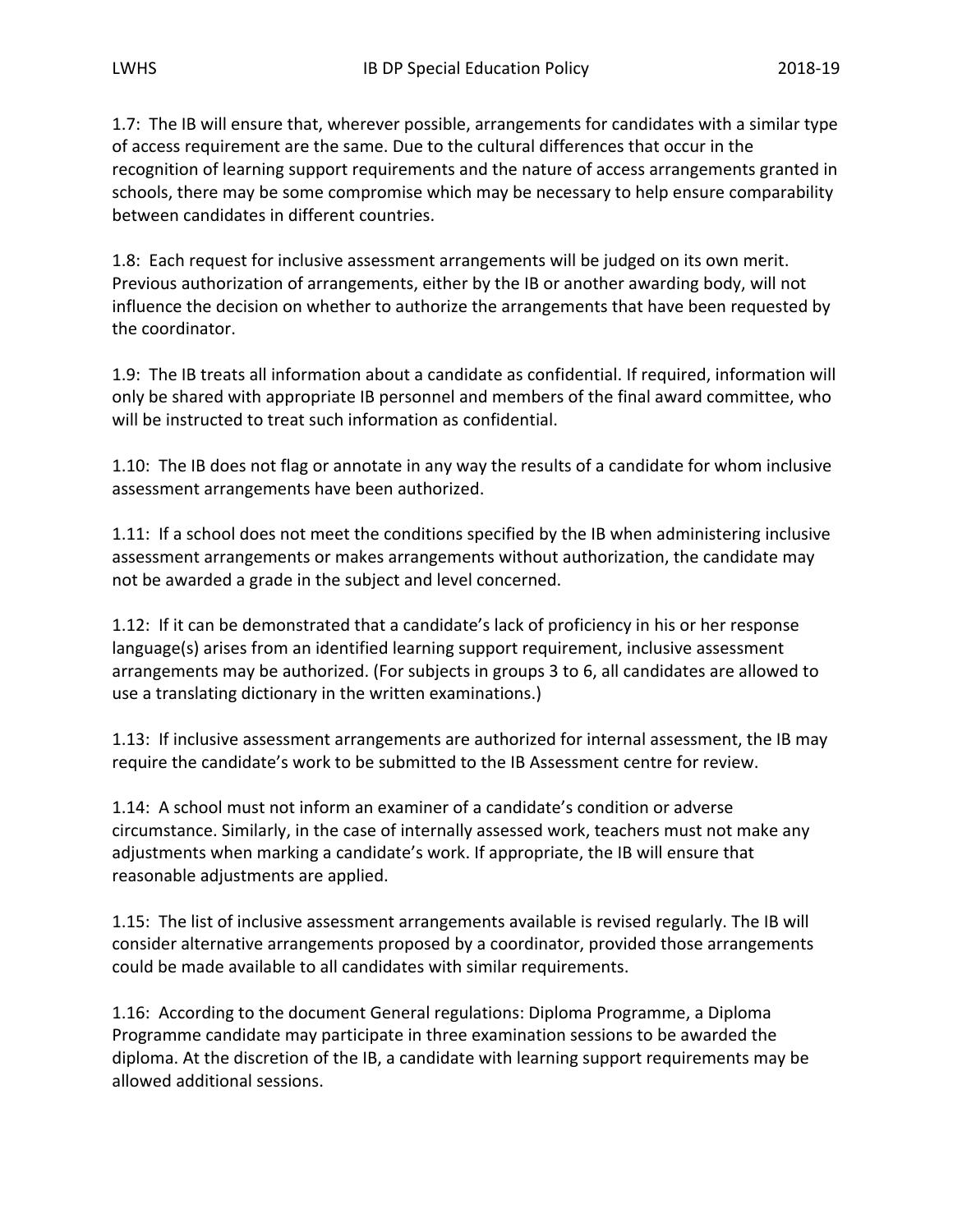1.17: If the nature of a candidate's challenge and/or the authorized inclusive assessment arrangement might disturb other candidates during an examination, the candidate must take the examination in a separate room and be supervised according to the regulations governing the conduct of Diploma Programme examinations.

1.18: Written examinations must be invigilated according to the regulations governing the conduct of Diploma Programme examinations. The person invigilating the candidate's examination must not be a relative of the candidate, or any other person with whom there may be an apparent or perceived conflict of interest.

1.19: Any issues that arise from the nature of the inclusive assessment arrangements, or any unforeseen difficulties encountered by the candidate, should be reported to IB Answers as soon as possible.

# **Responsibilities of the School**

- The school will work in conjunction with the Exceptional Student Services Coordinator of Lake Wales High to ensure that the student is being services in compliance with all national, state, and local laws regarding special educational needs.
- The school will consult with students with exceptional needs in order to determine the path of study within IB that will lead to success for the student.
- The school will consult with all IB teachers involved in the exceptional student's accommodations at an early stage of the DP program.
- The school will ensure that any accommodation will be implemented early in the Diploma Program in individual classrooms in order to provide the candidate the necessary time to implement said strategies.
- The school will ensure that any accommodations made are for the purpose of alleviating any disadvantage that a student might have, not providing an advantage for the student.
- The school will obtain consent from the parent of students in order to request accommodations by IB.
- The school will seek the support and guidance of Educational Special Services Department, the school psychologist, the speech therapist, the school nurses, the English Language Learner teacher, and the guidance counselors as needed.

# **Responsibilities of the Coordinator**

- The DP Coordinator/Assistant Principal of IB will strive to provide the resources needed to provide inclusive arrangements.
- The DP Coordinator will submit inclusive assessment requests to IB on behalf of the student.
- The DP Coordinator will make all approved inclusive arrangements on behalf of the student during testing and ensure that any technology or assistive devices are operable during the assessment period.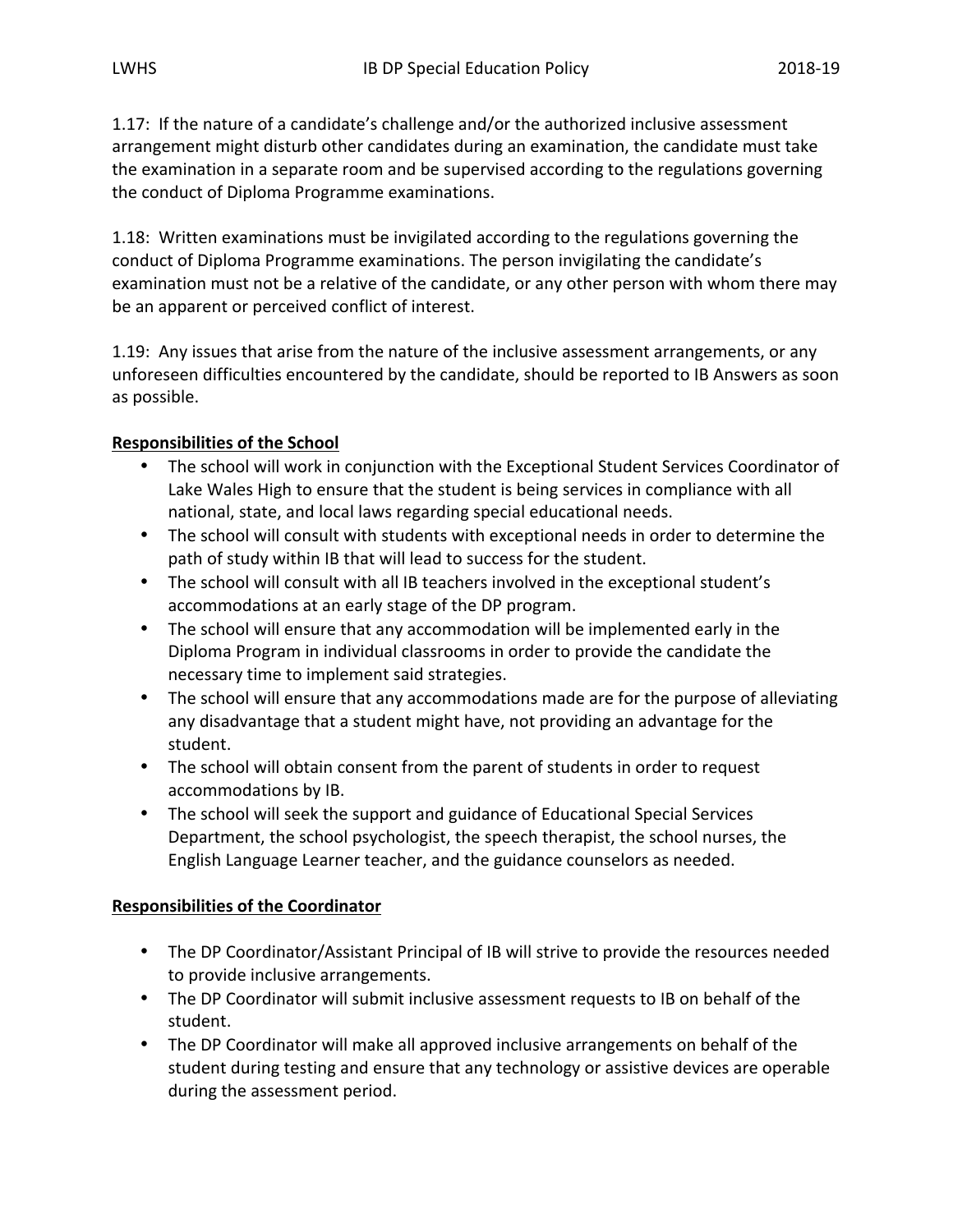# **Responsibilities of the Teacher**

- The IB teacher will adhere to all federal, state, and local laws as pertaining to the education of exceptional students.
- The IB teacher will keep the DP Coordinator informed of any issues involving struggling learners as needed.
- The IB teacher will implement accommodations as required by state law.
- The IB teacher will maintain current and accurate records of student performance.
- The IB teacher will work with exceptional student faculty, advisors, administrators, and guidance counselors as needed to become familiar with techniques that can be incorporated to assist exceptional students.
- The IB teacher will maintain confidentiality in dealing with a student's disability.

# **Responsibilities of the Parent**

- Parents will participate actively in the education of their child.
- Parents will read and adhere to school district policy regarding the services provided for exceptional students.
- Parents will communicate with the school regarding any changes in their child's exceptional needs.
- Parents will provide documentation needed for accommodation requests through IBO.

## **Responsibilities of the Student**

- Students will actively communicate with teachers and seek assistance when needed.
- Students will actively participate in class activities and discussions.

## **Communication of Special Education Policy**

Any parent, student, teacher or community member has the ability to access the Special Education policy of Lake Wales High School on the IB page of the school website. Parents also have access to additional resources published by IB by request.

All IB staff will be given a copy of the Special Education policy.

All full IB Diploma candidates will be informed of the Special Education policy early on in the diploma program. 

The IB staff of Lake Wales High School with input from the Exceptional Student Services department and the administration will review this policy and make any necessary changes and modifications as needed.